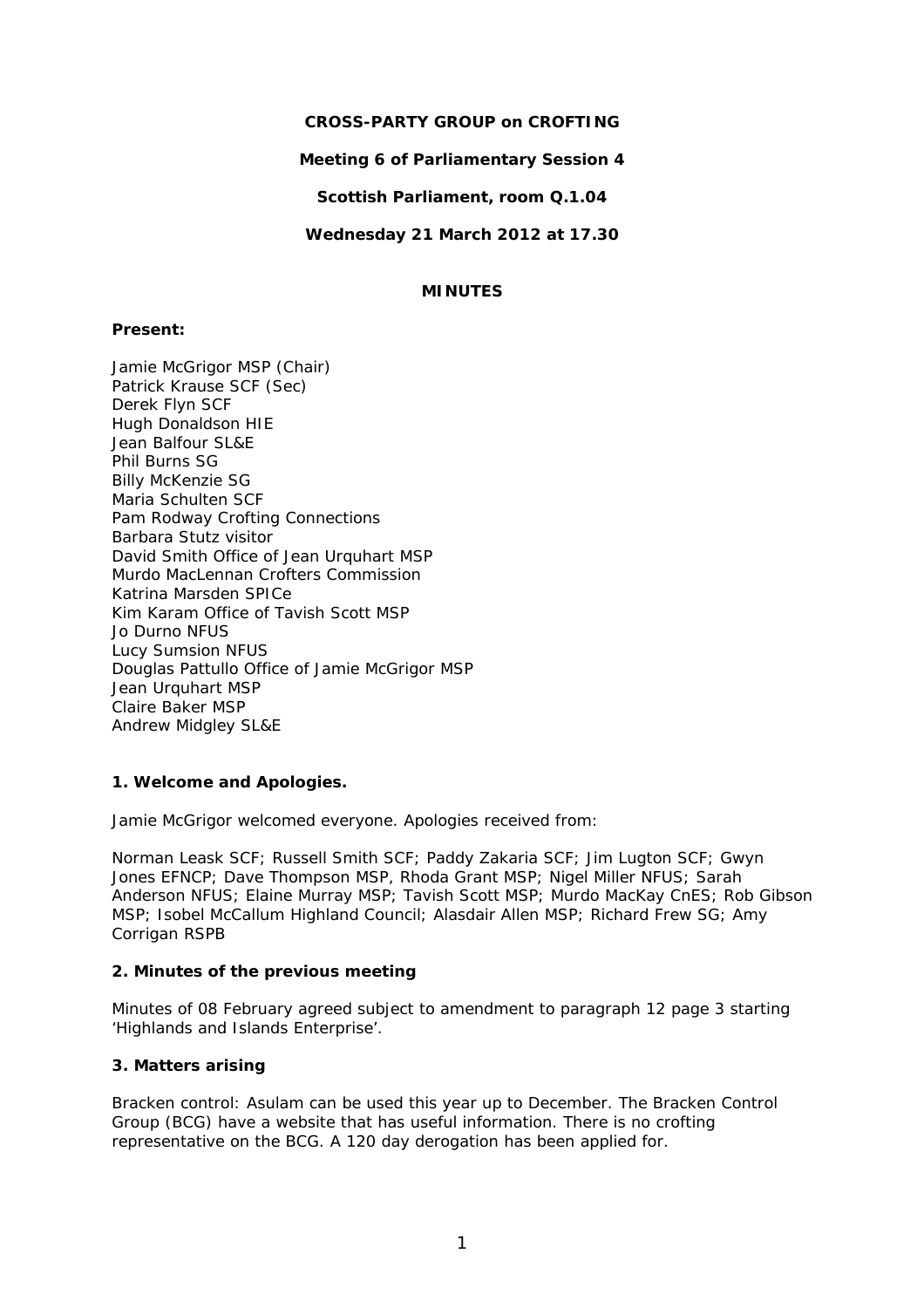A sub-group met with Billy McKenzie, head of SRDP development team, to discuss the SCF proposal for a crofting support scheme to replace CCAGS and / or a Highland and Islands regional programme. It will meet again following the SRDP working groups and consultation, around August.

A letter was sent to the Minister for Environment regarding crofting commission elections and a reply received and circulated.

A letter was sent to the Minister for transport regarding the loss of RET and a reply was received and circulated.

## **4. Food and schools**

Pam Rodway (Project Coordinator for the Soil Association Scotland and SCF Crofting Connections project) gave a presentation on the work the project is involved in with schools. This has been circulated.

It was noted that funding for initiatives to promote education about food in schools had been announced by the Cabinet Secretary but there was none allocated to Crofting Connections.

#### *Action:.The CPG to send a letter to the Cabinet Secretary urging support to the crofting connections project.*

#### *Discussion:*

A recent survey showed that 60% of young people in crofting communities want to stay in the crofting communities.

The Orkney visit was very useful. It is clear that amalgamation of crofts equates to clearance. The value of crofting is in community, part of the socio-economic fabric. Crofting is not promoted by Orkney Council – food production is portrayed only in economic terms, not in population or community benefit. It is very difficult to justify crofting to young people in economic terms.

Renewables offer an economic return but should not replace agriculture. They should complement each other in an integrated system of land management.

There is a need for off-croft employment too. Young people should be encouraged to train in artisan trades which are useful in crofting and the crofting communities. Small businesses and self-employment tend to be more appropriate to crofting areas.

Scottish Government funding for food education has to ne national so funding Crofting Connections can be difficult as it is a regional project. Also match funding from industry is difficult for crofting.

# **5. CAP - SRDP**

Billy McKenzie, Head of SG SRDP development team, gave an update on progress of the SRDP consultative initiative.

Eight working-groups have been set up to cover aspects of SRDP such as Areas of Natural Constraint, Rural Economies, Leader, Agri-Environment and so on, with a mix of SG officials and representative organisations. The crofters / crofting commission isn't represented on the working groups but crofting is represented by the SCF. There will be another meeting with the CPG sub-group after the working groups have finished.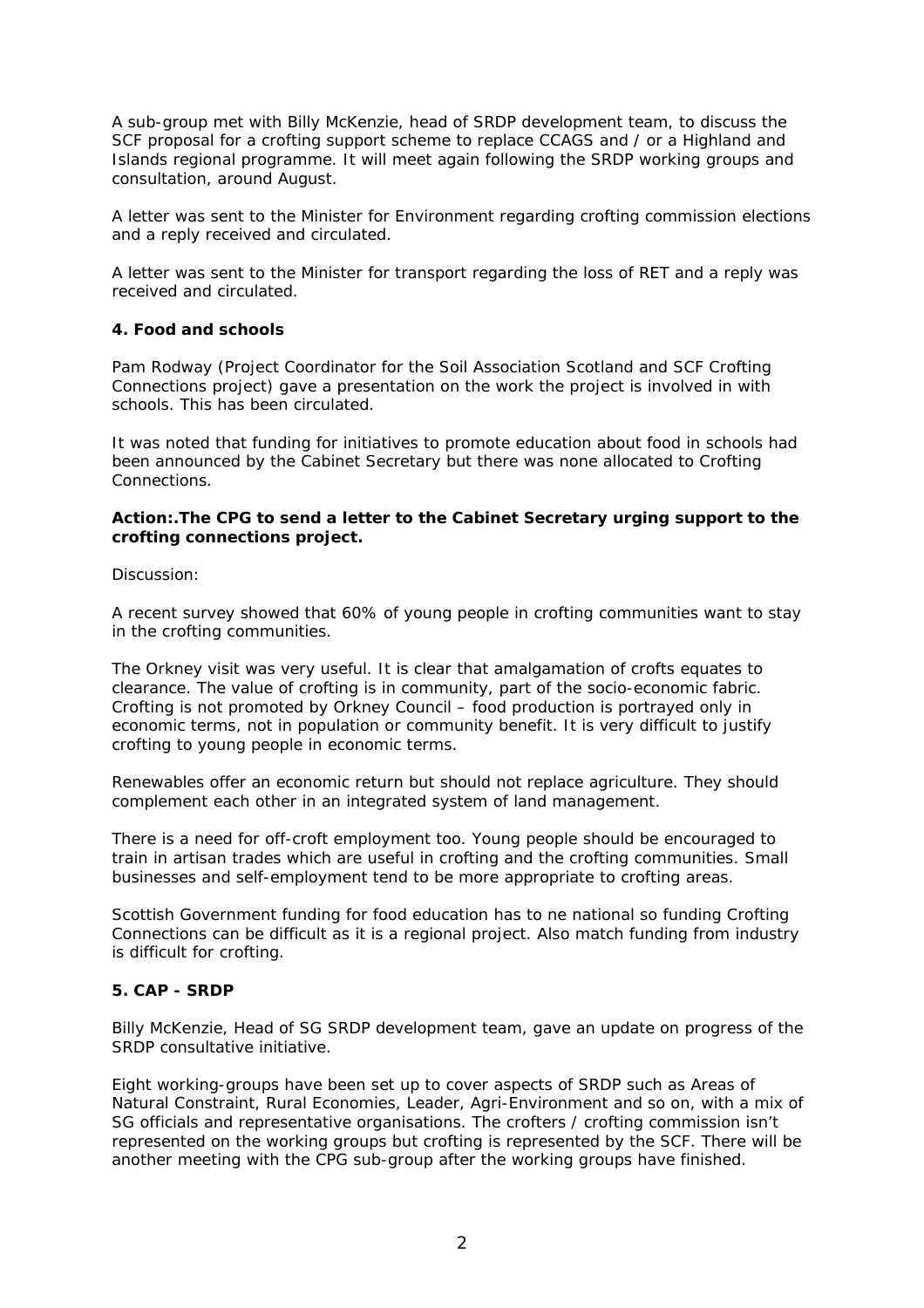The aim is to have a draft for the next SRDP by the end of 2012 and a consultation in February 2013. Meeting the deadline of end of 2013 for the new programme is the intention but whether the new programme will come into effect in 2014 is uncertain. The UK and Scottish governments have put in proposals for transition and bridging to ensure the SRDP continues even if CAP 2014 isn't implemented in time.

There are concerns about the complexity of the present SRDP. The Committee for Rural Affairs will meet to discuss this and will put out a consultation. The SG is aiming to reduce complexity; the ambition is to not have to use advisors for the simpler, lower cost applications. It wants a 'customer focused approach'.

The SG has tabled some amendments to the EC proposals.

#### **6. Update on implementation of the Crofting Reform Act 2010**

Phil Burns. Implementation team, SG Land Tenure Branch gave an update on implementation of the 2010 Act.

The minister appreciated concerns over the way the commissioner elections were organised and has responded to queries. He may appoint the convenor of the commission or may delegate this to the commission.

The minister will go to Inverness on  $2^{nd}$  April to meet the new commission.

# **6. AOB**

**Consolidation of the Crofting 2010 Act** - (to include the Smallholders Act) was raised again (it is a standing item on this agenda). This needs to take place after implementation of the Act. It must not be allowed to slip as it is crucial. It was agreed by both Mike Russell and Roseanna Cunningham when they were in the ministerial role for crofting that consolidation would be considered.

**Protection of seeds** – Maria Scholten (SCF Farmers Seeds project manager) gave a presentation on the importance of protecting the sovereignty of seeds, especially of native species.

In Scotland local varieties have survived such as Bere, Small and Shetland oat, Shetland cabbage and several heritage potatoes. Hebrides and Shetland are some of the few places in Europe where indigenous varieties of this rare oat are still grown.

Survival of local varieties depends on local seed production because the seed is not on the market. Conditions of local seed production and dissemination are informal.

Current EU seed legislation restricts marketing of seeds to officially registered varieties on the condition that these pass tests of Distinctness, Uniformity and Stability. Local varieties usually do not meet these requirements and their seed dissemination falls outside the existing regulations.

Some governments in Europe, however, have taken steps to create derogations on EU seed regulation in order to protect local varieties. In Austria the Ministry of Agriculture has welcomed the activities of farmer seed-savers' groups, and allows the sale of small quantities of non-commercial seeds not included in the European Common Catalogue. Swiss seed law has also created legal space for local varieties.

Scottish Government has an excellent ex situ conservation plan in place through the Scottish Landrace Protection Scheme at SASA, In contrast, the conservation carried out by growers on location or 'on farm' , 'in situ conservation' is not covered by a SG policy or program on plant genetic resources. It should be noted the EU Directive 2008/62 on